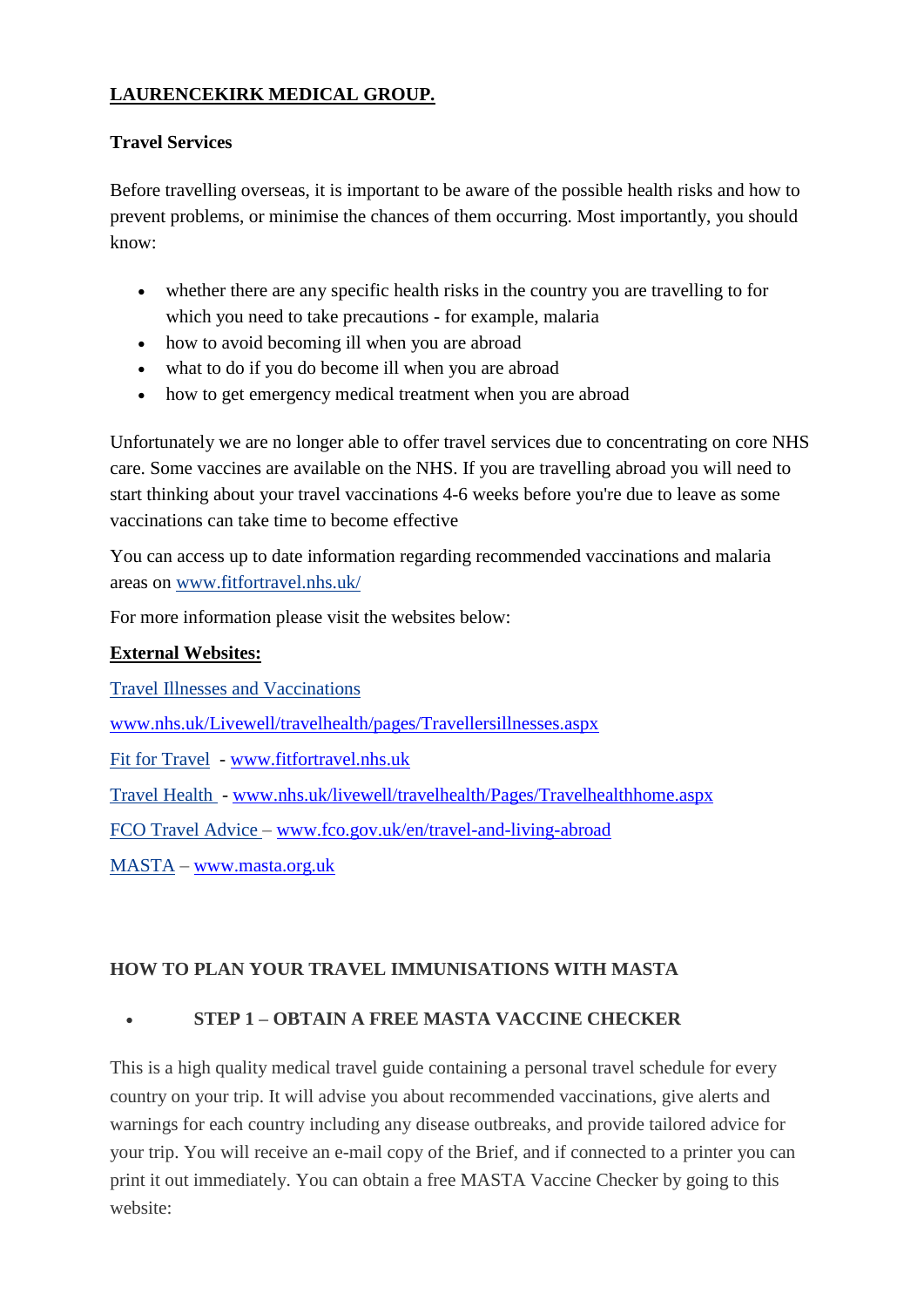#### **STEP 2 – DECIDE ON YOUR VACCINES**

Your MASTA Vaccine Checker will tell you which vaccinations are mandatory, which ones are strongly recommended, and which ones you may wish to consider. **It is up to you** to decide which vaccinations you would like to have. If you have had travel vaccines in this surgery we will be able to give you the dates they were administered. We do not hold information on vaccines given elsewhere.

### **STEP 3 – PLAN YOUR VACCINATION SCHEDULE**

#### FREE NHS VACCINATIONS

Diphtheria, Tetanus, Polio, Typhoid and Hepatitis A, can all be obtained free of charge from your GP surgery.

Please let us know if you require a prescription for any of these and this can be redeemed from any pharmacy. These will be given by the practice nurse free of charge. YOU MUST MAKE AN APPOINTMENT AND BRING THE VACCINATIONS and MASTA VACCINE CHECKER WITH YOU WHEN YOU COME to this appointment. If vaccines picked up before appt, please keep your vaccine refrigerated

If your MASTA Vaccine Checker recommends other vaccinations that the surgery do not provide, you can obtain them from private travel clinics listed below:-

Travel Clinic addresses

Charles Michies Pharmacy 391 Union Street, Aberdeen. Tel 01224 585312. <http://www.michies.co.uk/travelhealth> for price list

NHS Grampian Occupational Health and Travel, Foresterhill Lea, Foresterhill, Aberdeen. Tele. No. 01224 553663

Masta Travel Clinic, 213 George Street, Aberdeen 01224 566500 or 03300 100 4093

Castlegait Links Medical Centre **Montrose** 01674 672554

Lour Road Group Practice 3 Lour Road, Forfar 01307 463122